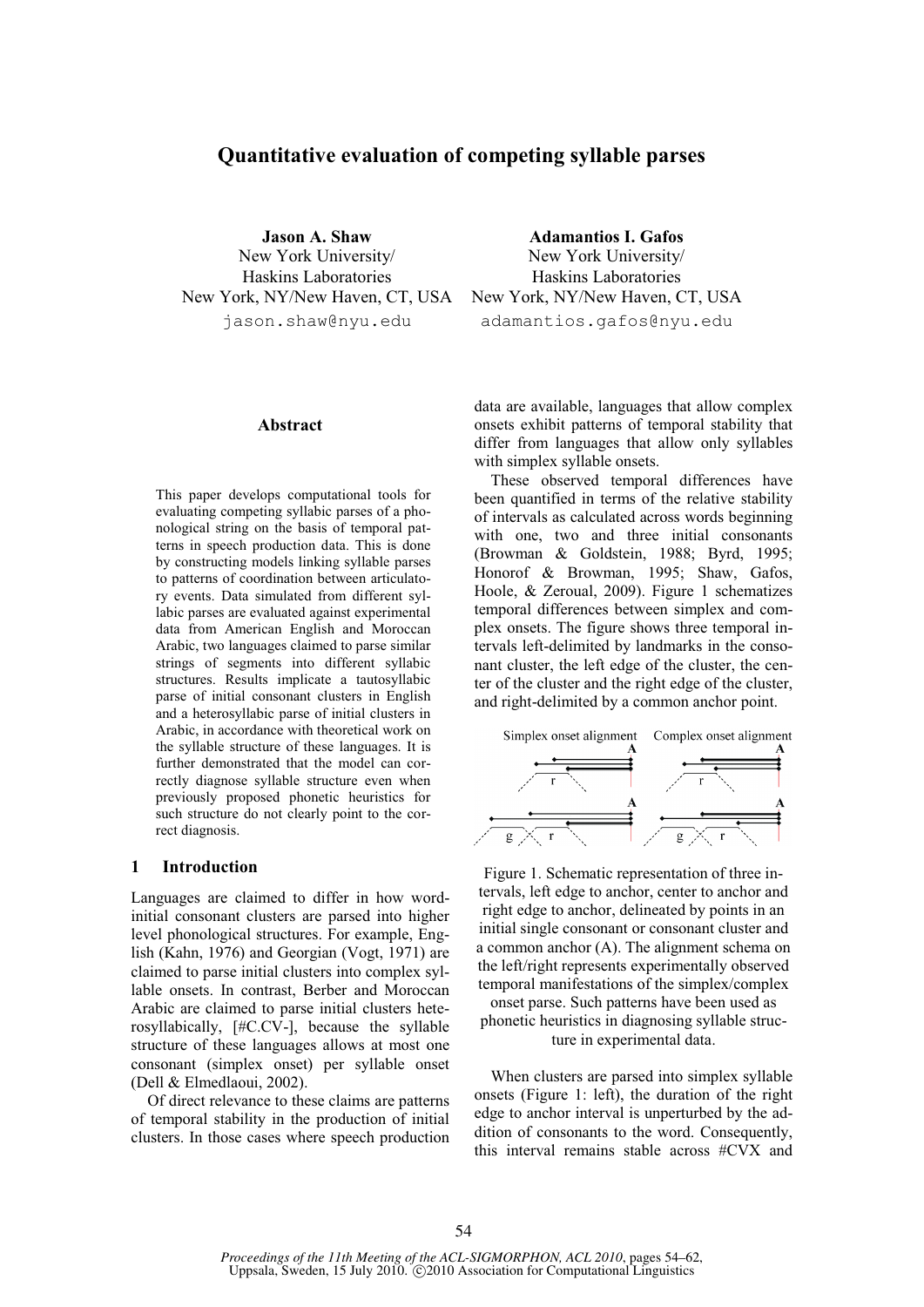#CCVX words. In contrast, when clusters are parsed into a complex onset (Figure 1: right), the duration of the right edge to anchor interval shrinks to make room for the addition of a consonant to the syllable. Under this temporal alignment schema, the center to anchor interval remains more stable across #CVX and #CCVX words than both the right edge to anchor interval and the left edge to anchor interval.

Experimental results showing temporal patterns consistent with the schema on the right side of Figure 1 include Browman and Goldstein (1988), Honorof and Browman (1995), and Marin and Pouplier (2008) on American English, Goldstein, Chitoran, & Selkirk (2007) on Georgian and Hermes, Grice, Muecke and Niemann (2008) on Italian. Results showing the temporal pattern on the left side of Figure 1 include Goldstein *et al.* (2007) on Berber, Shaw *et al.*  (2009) on Moroccan Arabic and Hermes *et al.*  (2008) on Italian.

We briefly review representative quantitative results illustrating the different temporal organizations in Figure 1. For a language with complex onsets, Browman and Goldstein (1988) show that the standard deviation calculated across English word sets such as *pot~sot~spot~lot~plot~splot* is smaller for the center to anchor interval, 15.8 ms, than for the left edge to anchor interval, 37.7 ms, and the right edge to anchor interval, 33.6 ms. In contrast, for a simplex onset language, Shaw *et al.* (2009) show that across similar Moroccan Arabic word sets, e.g., *bati~sbati,* the right edge to anchor interval has a lower standard deviation, 14 ms, than the center to anchor interval, 27 ms, and the left edge to anchor interval, 77 ms.

Although the experimental work reviewed above shows that stability comparisons among the right edge to anchor, center to anchor and left edge to anchor intervals can provide good heuristics for testing syllabification hypotheses in experimental data, such heuristics stated in terms of inequalities are known to break down under some conditions. For example, simulations with a model reported in Shaw *et al.* (2009) demonstrated that when the overall variability in the intervals is high, the simplex onset parse can generate intervals exhibiting *stability reversals* whereby the center to anchor interval is more stable than the right/left edge to anchor interval (contra the heuristic which states that the right edge to anchor interval should be the most stable; again, see Figure 1: left). This result indicates the frailty of phonetic heuristics in the form of inequalities, e.g. a simplex onset parse implies that

the right edge to anchor interval *is more stable than* the center to anchor interval and the left edge to anchor interval. Such heuristics may be too coarse or even in some cases misleading in distinguishing competing syllabic parses using experimental data.

This paper advances a quantitative method for evaluating competing syllable parses that aims to improve on previously proposed phonetic heuristics and, by doing so, sharpen the interpretation of temporal stability patterns in terms of syllabic structure. In mediating between phonological theory and experimental data, the computational model makes it possible to discover syllabification rules from phonetic patterns. The model provides a new understanding of languages with known syllable structure and the analytical tools to deduce syllabification rules in less-studied languages.

## **2 Model**

The general plan is to simulate data from models encoding competing syllabic parses, to quantify in the simulated data the pattern of stability in the intervals shown in Figure 1, and to evaluate the goodness of fit between the pattern of stability in the simulated data and the pattern of stability in experimental data. Our modeling paradigm capitalizes on structurally revealing temporal patterns in experimental data but improves on past work by modeling competing syllabic structures (both simplex and complex onset parses of initial clusters) and replacing hypotheses stated in the form of inequalities with quantitative indices of goodness of fit between syllable parses and experimental data.

Given a string of consonants and vowels, e.g. CCV, the models map the simplex and complex onset parse of that string to distinct coordination topologies. The coordination topologies reflect the temporal relations underlying the segmental sequence (Gafos, 2002: p. 316). Differences in temporal structure at this level yield the distinct temporal alignment patterns schematized in Figure 1.

Figure 2 shows how the syllable parse, simplex or complex, determines the relative temporal alignment of the segments involved. The boxes at the bottom of the figure (V rectangles) represent the temporal extent of the syllable nucleus, the vowel, which depends on the syllable parse. On a simplex onset parse (Figure 2a) the vowel is aligned to the midpoint of the immediately prevocalic consonant regardless of the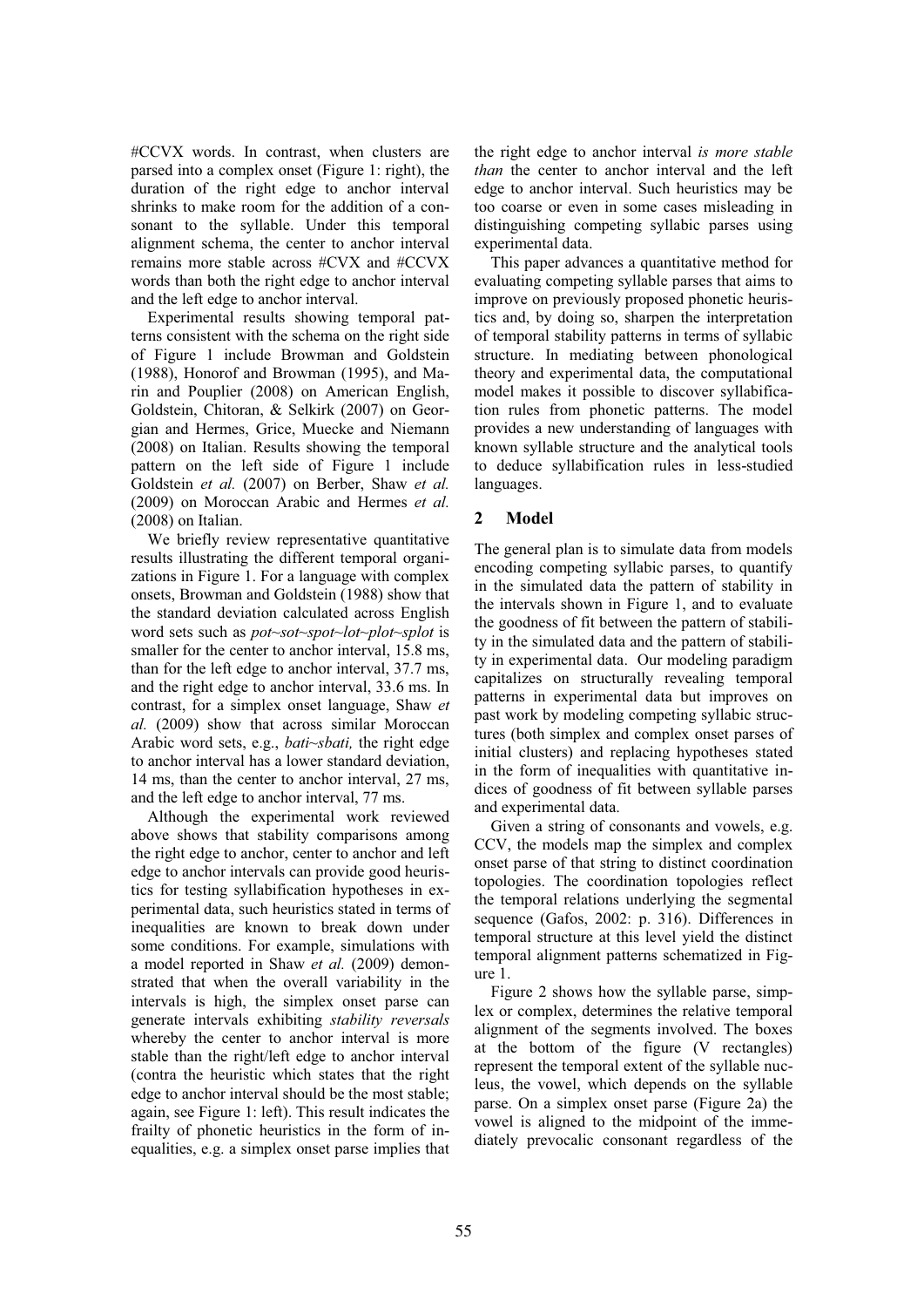number of preceding consonants. On a complex onset parse (Figure 2b) the vowel is aligned to the midpoint of the entire cluster of prevocalic consonants. These temporal alignment schemas have been proposed to underlie the experimental results we reviewed in Section 1.

The model simulates the temporal organization of words with one, two, and sometimes three initial consonant clusters on the basis of a probabilistic interpretation of the temporal structure encoded in the syllable parse (simplex or complex). In addition, the model has three phonetic parameters,  $k^p$ ,  $k^{ipi}$ , and *V*, which determine, respectively, consonant plateau duration, the duration between consonant plateaus, and vowel duration. These latter parameters can be set using estimates from the phonetic record.

As summarized in Figure 2, word simulation proceeds from the immediately prevocalic consonant, *C<sup>n</sup>* . The timestamp of the release of this consonant,  $C_n^{Rel}$ , is drawn from a Gaussian distribution. The timestamp of the achievement of target of this consonant,  $C_n^{Tar}$ , is determined by subtracting consonant plateau duration,  $k^p$ , from  $C_n^{Rel}$  and adding an error term. Additional prevocalic consonants, e.g.  $C_1$  in #C<sub>1</sub>C<sub>2</sub>V, are determined with reference to the immediately preceding consonant. For example, the timestamp of the release of  $C_{n-1}$ ,  $C_{n-1}^{Rel}$ , is determined by subtracting the inter-plateau interval,  $k^{pi}$ , from  $C_n^{Tar}$  and adding a noise term. As noted above, the alignment of the vowel relative to the prevocalic consonant(s) is dictated by the syllable parse.

Once the temporal structure of the input segmental strings was generated, the stability of each target interval, the left edge to anchor, center to anchor and right edge to anchor interval was calculated across words in the simulated data. For these intervals, the offset of the vowel was used as the anchor point.

In light of past work indicating that phonetic heuristics for syllable structure may change as the level of variability in the data increases (Shaw *et al.*, 2009), we also manipulated the variability of the simulated intervals. We did this by varying the standard deviation of the vowel offset (from 0 to 70 ms in 15 discrete 5 ms increments such that anchors 1, 2, 3…15 have a standard deviation of 0 ms, 5 ms, 10 ms…70 ms,

respectively). Since the vowel offset serves as an anchor in right-delimiting all of the measured intervals, increasing the standard deviation of this point is one way to increase the level of variability in all of the simulated intervals uniformly. This effectively allows the level of variability in simulated data to match the level of variability in experimental data.



Figure 2: Summary of word simulation in the model. Consonant landmarks are generated from the release of the immediately prevocalic consonant. The alignment of the vowel is determined

by the syllable parse (simplex or complex).

To sum up the central idea, the task of evaluating syllable parses with experimental data has been formulated here as the task of fitting abstract coordination topologies to the experimental data. This fitting can be expressed using two types of variables, coordination topologies and anchor variability. In the study of biological coordination and complex systems more generally, these two variables correspond respectively to the so-called essential and non-essential variables describing the behavior of complex systems (Kugler, Kelso, & Turvey, 1980: p. 13).

Essential variables specify the qualitative form of the system under study. For us, this corresponds to the syllabic parse of the phonological string. The fundamental hypothesis entailed in positing an abstract phonological organization isomorphic to syllable structure is that a syllable parse is a macroscopic organization uniform across a variegated set of segmental identities, lexical statistics and rate conditions, e.g. 'plea', 'tree', 'glee' are single syllables independent of speech rate, frequency or phonotactic probability (see Catford 1977: p. 13 on 'phonological form').

All of the above factors, however, have left imprints on the articulatory patterns registered in the experimental data. Crucially, we do not know and it may not be possible to predict for any given stimulus how each such factor or combination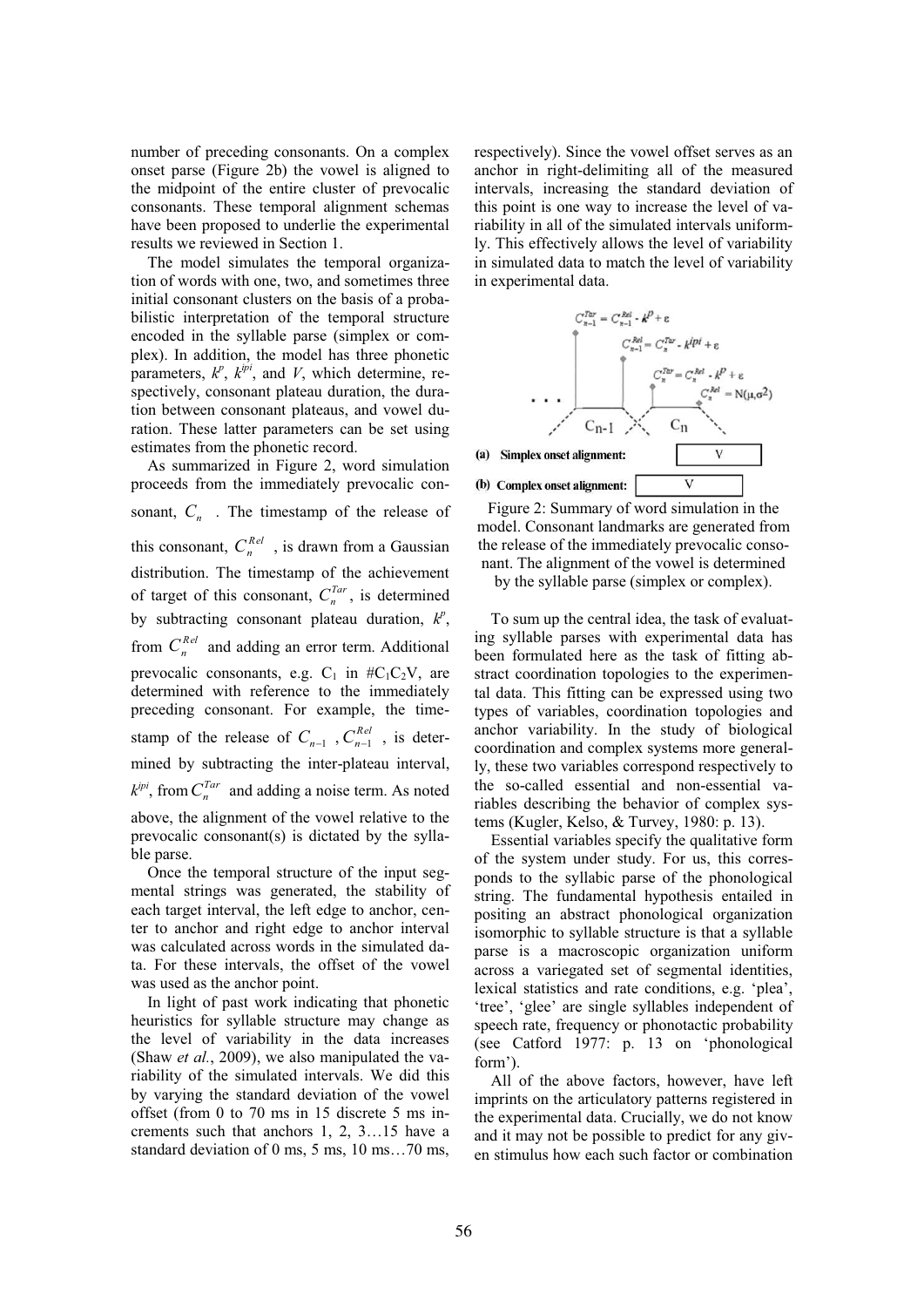of factors has affected the intervals quantified. Taken together, then, these and other yet unknown factors have introduced noise in the intervals that will be measured. Therefore, in formulating the modeling problem of diagnosing syllable structure in experimental data, we let variability be one of the non-essential variables manipulated in the fitting process. The anchor offers a convenient location for introducing this variability into the intervals. In the discussion that follows, the non-essential variable of anchor index will be used to refer to the amount of variability introduced into the intervals through the anchor.

#### **3 Syllable parse evaluation**

Our models allow syllabic parses of the same string to be compared directly and evaluated quantitatively by determining which parse results in a better fit to the data.

As an index of interval stability, we employ the relative standard deviation of the three intervals shown in Figure 1, calculated across sets of words with one, two, and sometimes three initial consonants. Relative standard deviation, henceforth RSD, is calculated by dividing the standard deviation of an interval by its mean duration. Substantive reasons for using RSD as a dependent variable and not the standard deviation or mean duration of the intervals are described, respectively, in Shaw *et al.* (2009: p. 203) and Shaw (2010: p. 111-112).

Model performance was evaluated on the basis of two test statistics: the  $R^2$  statistic and the *F* statistic. The  $R^2$  statistic provides a measure of *goodness of fit* capable of detecting gradient improvement (or degradation) in model performance as a function of parameter values. The *F* statistic, on the other hand, is used to evaluate model performance in the following way. *Hits* or *misses* for each pairing of simulated RSDs and data RSDs will be determined based upon *p* values generated from the *F* statistic. The criterion of  $p < 0.01$  will be interpreted as successful rejection of the null hypothesis (that the RSD of all intervals is equal) and constitute a *hit* while failure to reject the null hypothesis constitutes a *miss*. This method of interpreting the *F* statistic provides a direct way to evaluate model performance for each run of the simulation. Across multiple runs of the simulation, the ratio of hits to total runs (hits + misses) provides a *hit rate* which summarizes the performance of a syllable parse in matching the experimental data.

This method of model evaluation has a conceptual antecedent in other work in probabilistic grammar. The *hit rate* as described above plays a similar role in model evaluation as the confidence scores employed in Albright and Hayes (2003). The probabilistic rules of English past tense formation developed in that paper are associated with a reliability index. Albright and Hayes (2003) refer to this as a *raw confidence* score. The raw confidence score of a rule is the likelihood that the rule applies when its environment is met. The score is the ratio of the number of times that a particular rule applies, *hits*, by the number of times in which the environment for the rule is present in the data, the rule's *scope*. For example, the rule for the English past tense  $\begin{bmatrix} 1 \end{bmatrix}$   $\rightarrow$   $\begin{bmatrix} 1 \end{bmatrix}$   $\begin{bmatrix} 1,1 \end{bmatrix}$  a correctly derives forms such as *sprung* from *spring* and *flung*  from *fling*, but makes the wrong prediction, *brung* and not *brought*, for *bring.* Of the 4253 verbs employed in the Albright and Hayes (2003) learning set, the environment of the *spring*-*sprung* rule occurs 9 times and the rule applies correctly in 6 of those cases yielding a raw confidence score of .667. In contrast, the most general rule for the English past tense  $\varnothing \rightarrow$  $d / X$  has a scope identical to the size of the data set, 4253, and applies in 4034 cases yielding a raw confidence score of .949. In the case at hand, that of syllable structure, the *hit rate* proposed above plays a similar role to that of the confidence score. It provides a simple statistic summarizing the fit of a syllable parse to data.

The value of the non-essential variable (anchor index) that maximizes the  $R^2$  statistic is also informative in evaluating syllable structure. When the syllable parse is correct, then large amounts of noise added to the intervals may be harmful, pushing the model output away from patterns dictated by the essential variable. On the other hand, when the syllable parse is wrong, then increases in noise may improve model performance by pushing the intervals in the direction of the correct syllable parse on some trials. Since noise is inserted into the intervals through the anchor, comparing the anchor indices that maximize  $R^2$  may be informative in evaluating syllable parses. A lower anchor index indicates a better-fitting syllable parse.

The  $F$  and  $R^2$  statistics used to provide quantitative evaluation of syllabic structure as described above are obtained by plotting RSDs measured in the data (x-axis) against corresponding RSDs simulated by the model (y-axis), and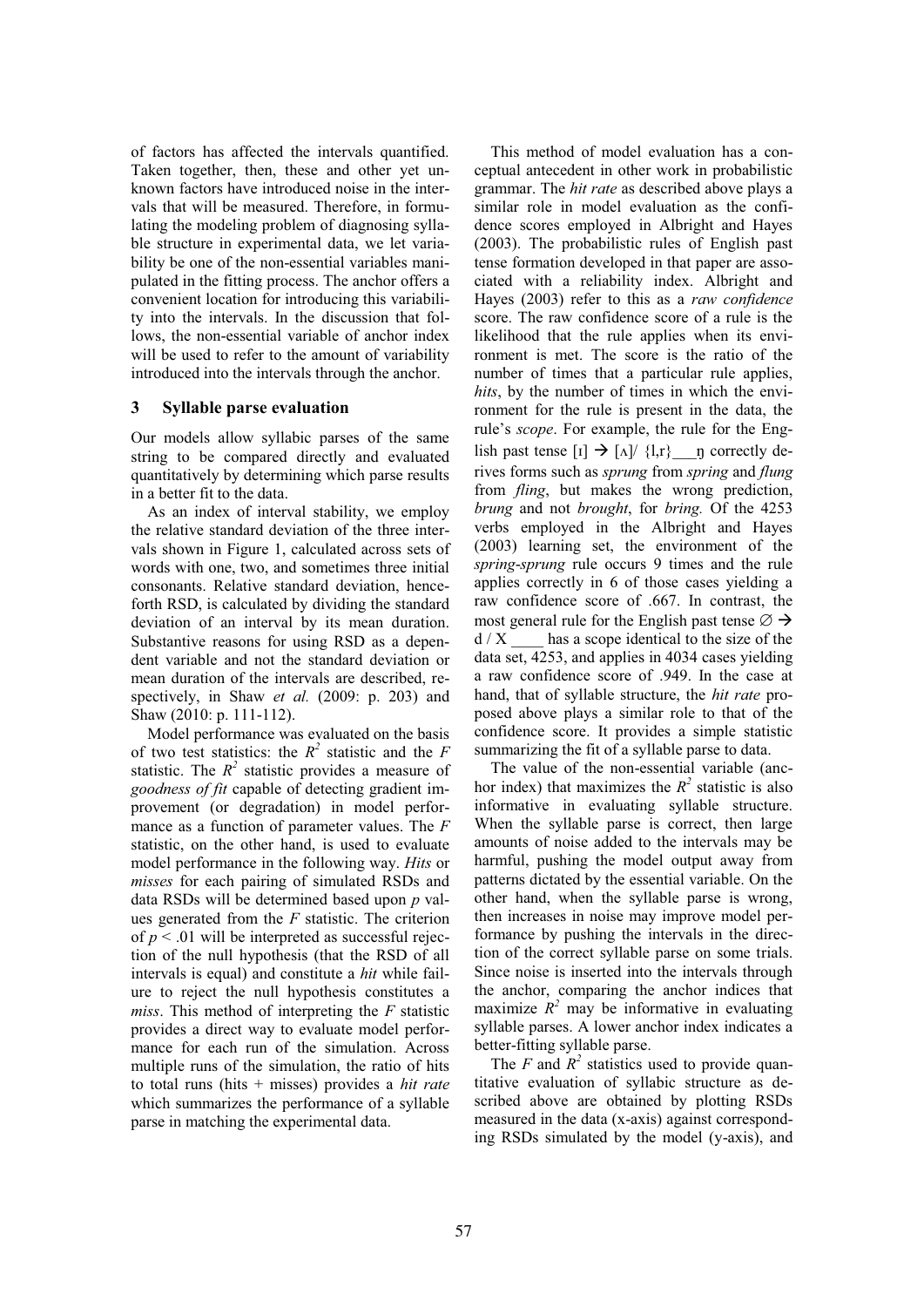fitting a regression line to these coordinates using the least squares method. A representative plot is shown in Figure 3. The x-axis shows the RSD of the three intervals of interest for the *bulha~sbulha~ksbulha* triad as reported in Shaw *et al.* (2009). These are plotted against RSDs simulated by the model given a simplex onset parse and different levels of anchor variability. For simplicity in presentation, just four of the fifteen anchors simulated are shown in the figure. The standard deviation of these representative anchors is as follows: anchor  $1 = 0$  ms, anchor  $7 = 1$ 30 ms, anchor  $11 = 50$  ms, and anchor  $14 = 65$ ms.

Figure 3 shows that  $R^2$  is highest when the simplex onset parse is paired with anchor 7. At this level of anchor variability, the simplex onset parse provides a perfect fit to the data. At both lower (anchor 1) and higher (anchor 11) levels of anchor variability, the fit to the data is degraded.



Figure 3. Fit between model and data. The RSD of three intervals in the data (x-axis) are plotted against the RSD of simulated intervals (y-axis) at different levels of anchor variability (anchor 1, anchor 7, anchor 11, anchor 14).

As illustrated in Figure 3, model performance is assessed by calculating the regression line on the basis of all three measured intervals at once. In doing so, the regression line captures the *relationship* between different measured intervals, or the *pattern* of interval stability. Since it is not the absolute value of the RSD of an interval but rather the relations between the RSDs of different intervals that is of theoretical interest, this is an important aspect of the fitting procedure.

For simulations reported below, the phonetic parameters discussed around Figure 2 are based on typical values for the languages under consideration. For American English, the values of these parameters used in the simulations were:  $k^p$ 

 $= 45$  ms;  $k^{ipi} = 0$  ms, and  $V = 230$  ms. The error term, e, associated with each consonantal landmark has a standard deviation of 14 ms. For Moroccan Arabic, the parameter values were:  $k^p =$ 42 ms;  $k^{ipi} = 66$  ms,  $V = 196$  ms. The error term was set to 20 ms. The results below are based on 1000 runs of the simulation for each word set.

## **4 Results**

The simpex and complex onset parses were evaluated against three corpora using the procedure described above. The first two corpora are reported in Browman and Goldstein (1988) and Shaw *et al.* (2009) and provide relevant data on American English and Moroccan Arabic, respectively. Each of these studies reports articulatory data on just one speaker. The third corpus is a subset of the Wisconsin X-ray Microbeam Speech Production Database (Westbury, 1994). The sample analyzed here contains data from thirty-three speakers of American English.

### **4.1 American English (single speaker)**

Our first American English data set draws from work of Browman and Goldstein (1988) which provides measurements of the stability of three relevant temporal intervals, left edge to anchor, right edge to anchor, and center to anchor, calculated over the following word set: [pɔt], [sɔt], [lɔt], [spɔt], [splɔt], [plɔt]. Interval stability was reported in terms of the standard deviation of each interval calculated across the word set.

In order to make these results directly comparable to those for Moroccan Arabic to be discussed in the next section, the relative standard deviation (RSD) of the English productions was calculated by dividing the standard deviation of each interval by the mean of that interval. Although Browman and Goldstein (1988) do not report the mean duration of the intervals, they provide a figure for each word and a scale (1 cm = 135 ms) for the figures allowing the relevant intervals to be measured. For each word, the duration of the three intervals of interest was measured from the figure and the standard deviation of the intervals was calculated across words. The resulting RSD values are shown in Table 1.

The RSDs from the data were compared to values output from model simulations based on a simplex onset parse, e.g., [sp.lot]~[p.lot]~[lot], and a complex onset parse, e.g., [splɔt]~[plɔt]~[lɔt], of the target strings. One run of the simulation generates ten repetitions of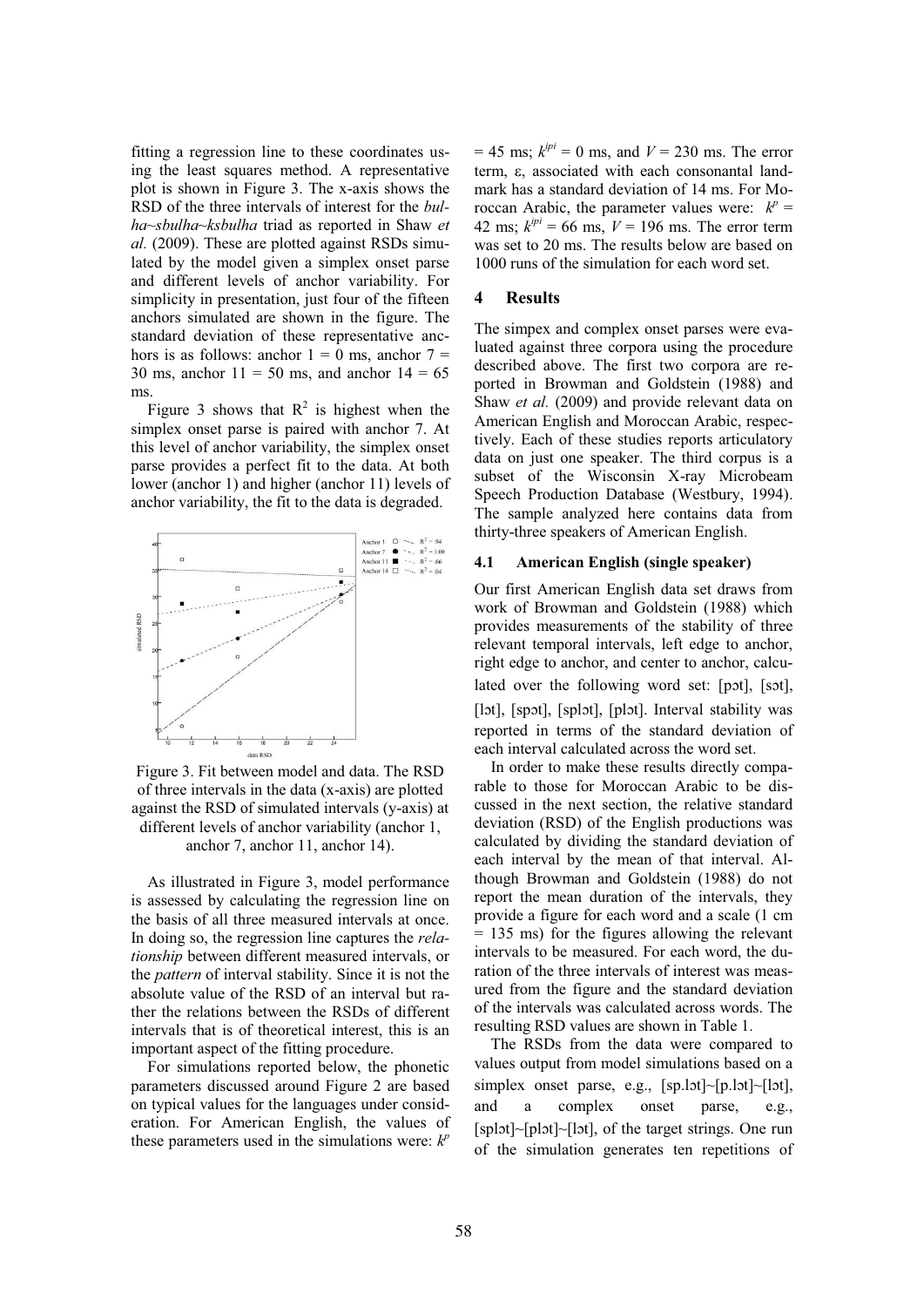each of three word types, i.e., words beginning with one, two and three initial consonants. These words are generated based on a value for the essential variable (syllable structure) and a range of values of the non-essential variable (anchor index).

| pot~sot~spot                      | Interval statistics |         |          |
|-----------------------------------|---------------------|---------|----------|
| $iot$ <sub>plot</sub> -splot LE-A |                     | CC-A    | RE-A     |
| mean                              | 267                 | 197     | 146      |
| SD                                | 37.7                | 15.8    | 33.6     |
| <b>RSD</b>                        | 14.0%               | $8.0\%$ | $23.0\%$ |

Table 1: The mean, standard deviation, and relative standard deviation of three intervals, left edge to anchor (LE-A), center to anchor (CC-A), right edge to anchor (RE-A), calculated across productions of *pot, sot, spot, lot*, *plot*, and *splot* by one speaker of American English.

The hit rate for the complex onset parse was 95.5% compared to just 57.7% for the simplex onset parse. This indicates that the complex onset parse provides a better fit to this data than the simplex onset parse. Moreover, the anchor index that maximizes  $R^2$  for the complex onset parse is lower (anchor 3) than for the simplex parse (anchor 12). This further indicates that the complex onset parse outperforms the simplex onset parse on this data.

## **4.2 Moroccan Arabic (single speaker)**

The results above indicate that the complex onset parse provides a better fit to the English data than the simplex onset parse. This section evaluates Moroccan Arabic data against these same syllabic parses. The data come from Shaw *et al.* (2009) which reports the RSD of the intervals of interest for seven word sets containing dyads or triads differing only in the number of initial consonants, e.g. *bulha~sbulha~ksbulha*. The word sets and the reported RSD of the intervals are summarized in Table 2.

For each word set, the model simulated corresponding word types. That is, for triads, e.g., *bulha~sbulha~ksbulha,* the model simulated 10 repetitions of words beginning with one, two, and three initial consonants, and, for dyads, e.g. *tab~ktab*, 10 repetitions of words beginning with one and two consonants. The model simulated word sets under each of the competing syllabic parses and evaluated the fit of each syllabic parse to the experimental data.

The resulting hit rates are summarized in Table 3. For each of the target word sets, the simp-

lex onset parse shows a clear advantage in fitting the data. Hit rates for the simplex parse are above 75.4% in all cases and the hit rate for the complex onset parse never rises above 00.0%. Moreover, the anchor indices that maximize  $R^2$  for the simplex onset parse are low, ranging from anchor 1 to anchor 7. For the complex onset parse, the highest variability anchor (anchor 15) provides the best fit to the data in all cases.

| Word set             | Interval RSD |                |         |
|----------------------|--------------|----------------|---------|
|                      |              | LE-A CC-A RE-A |         |
| bulha~sbulha~ksbulha |              | 24.6% 15.9%    | 11.2%   |
| dulha~kdulha~bkdulha |              | 22.2% 17.7%    | 10.7%   |
| bal~dbal             |              | $20.5$ 9.7%    | $5.1\%$ |
| tab~ktab             |              | $6.8\%$ 5.7%   | $5.5\%$ |
| bati~sbati           | 20.9%        | $9.1\%$        | 5.8%    |
| bula~sbula           | 22.0%        | $11.1\%$       | 7.3%    |
| $lih$ ~glih          |              | 18.5% 10.7%    | 2.7%    |

Table 2. Relative standard deviation of three intervals, left edge to anchor (LE-A), center to anchor (CC-A), right edge to anchor (RE-A) calculated across productions of word sets by one native speaker of Moroccan Arabic.

| Word set             | Hit rate |          |
|----------------------|----------|----------|
|                      | Simplex  | Complex  |
| bulha~sbulha~ksbulha | 99.2%    | $00.0\%$ |
|                      | (7)      | (15)     |
| dulha~kdulha~bkdulha | 99.9%    | $00.0\%$ |
|                      | (1)      | (15)     |
| hal~dhal             | 92.4%    | $00.0\%$ |
|                      | (3)      | (15)     |
| tab~ktab             | $75.4\%$ | $00.0\%$ |
|                      | (4)      | (15)     |
| hati∼shati           | 84.7%    | $00.0\%$ |
|                      | (4)      | (15)     |
| hula~shula           | 88.5%    | $00.0\%$ |
|                      | (4)      | (15)     |
| $lih\sim$ glih       | 98.3.0%  | $00.0\%$ |
|                      |          | (1)      |

Table 3. Hit rate for each syllable parse when evaluated against various Moroccan Arabic word sets. The anchor index that maximized  $R^2$  for each syllable parse is given in parenthesis.

In sum, the simplex onset parse outperforms the complex onset parse on Moroccan Arabic data. The opposite result was obtained for American English. For English, it was the complex onset parse that achieved a higher hit rate with a lower anchor index.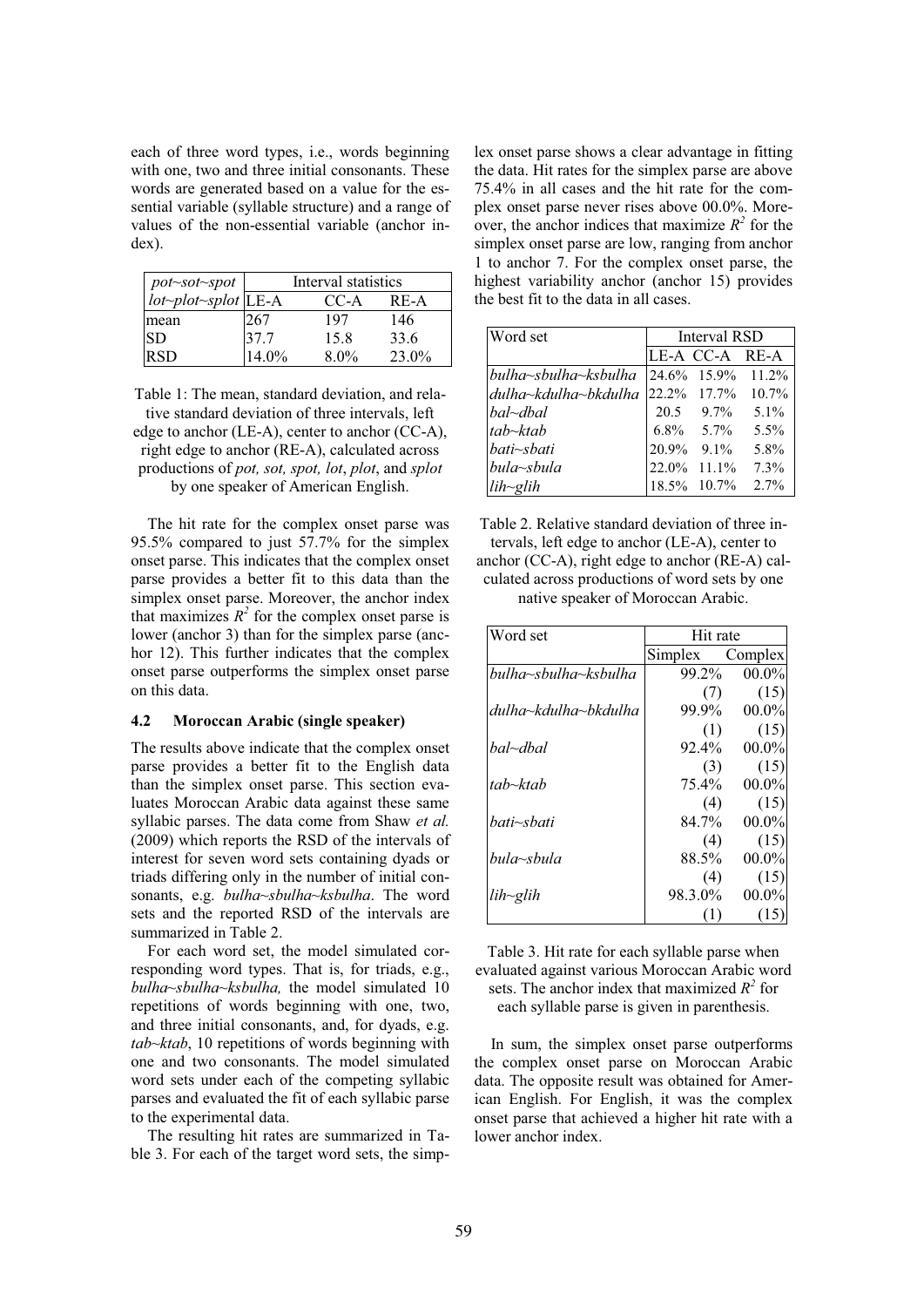Each of the data sets evaluated thus far were contributed by a single speaker. In these data the patterns of interval stability clearly reveal temporal organization in terms of syllables. To evaluate whether the model continues to distinguish syllabic parses when phonetic heuristics break down, we now turn to a corpus of less controlled stimuli from multiple speakers with a high degree of inter-speaker variability.

## **4.3 American English (multi-speaker data)**

Under some conditions, stability-based phonetic heuristics break down as reliable indicators of syllable structure. This is known to occur, for example, when the level of overall variability in the intervals is high (Shaw *et al.*, 2009).

In controlled experimental studies, as can be seen in Figure 1, neither of the two syllabic parses, simplex or complex, has been observed to show the left edge to anchor interval as more stable than the center to anchor and right edge to anchor intervals. At high levels of variability, however, the probabilistic model developed in our work can produce patterns whereby the left edge to anchor interval is more stable than the other two intervals. This occurs regardless of the syllable parse when the anchor index is high (e.g. 15), which represents a high degree of variability in the intervals (the reason why high interval variability results in this pattern is explained in Shaw *et al.* 2009). Under these conditions of high variability, both values of the essential variable (simplex and complex onset parses) generate a pattern whereby the left edge to anchor interval has a lower RSD than the center to anchor interval and the right edge to anchor interval. Thus, at this level of variability, stability-based phonetic heuristics, i.e., *center to anchor stability implies a complex onset parse*, are rendered ineffective in distinguishing syllabic parses.

When variability leads competing syllable parses to the same predictions in terms of inequalities (both models show left edge to anchor stability), is our modeling paradigm still capable of distinguishing syllabic parses? To address this question, we need a corpus with the requisite level of variability.

The Wisconsin X-ray Microbeam Speech Production Database provides recordings of a variety of tasks including production of sentences, passages and word lists from fifty-seven speakers of American English (Westbury, 1994). Although not all speakers completed all tasks and some tokens have missing data which make them unusable for this analysis, it remains an archive of articulatory data that is extremely impressive in size. Within this archive there are various near-minimal pairs that can be used to evaluate syllable structure using the methods employed above. Here we report on thirty-three speakers' productions of the dyad *row~grows*. Calculating interval stability across multiple speaker samples of this word dyad is one way to introduce variability into the intervals and, by doing so, provide an interesting test case for our proposed methods.

The target word *row* was produced in the sentence *Things in a row provide a sense of order.*  This sentence is one of several unrelated sentences included in Task #60 within the X-ray microbeam corpus. The word *grows* was produced in the sentence *That noise problem grows more annoying each day*, which is included in Task #56. Although these target words were produced in different syntactic frames and occur in different phrasal positions, we assume, following standard phonological assumptions, that all instances of /gr/ and /r/ were syllabified identically, namely, that they are parsed into complex syllable onsets. To test this assumption, we ask whether the models converge on the same result.

In all respects except for the determination of the anchor point, the quantification of the X-ray microbeam data followed the same procedure described for Electromagnetic Articulometry data in Shaw *et al.* (2009). To determine the anchor point, we followed past work on English (Browman and Goldstein 1988, Honorof and Browman 1995) by using an acoustic landmark, the offset of voicing in the vowel, as the anchor point rightdelimiting the intervals of interest. This was done for the following reason. The target words in this case are not matched at the right edge of the syllable (*grows* ends in *s* while row ends in a vowel) and this makes it difficult to determine a common articulatory anchor across words. The articulatory landmarks that left-delimit the intervals of interest were the same as for the English and Arabic data discussed above.

The duration of the three intervals, left edge to anchor, center to anchor and right edge to anchor, were measured for one repetition of each word, *row* and *grows*, for thirty-three speakers. The variation across speakers in the duration of these intervals was substantial. As an example, the left edge to anchor interval of *row* ranges from 193 ms (Subject 44) to 518 ms (Subject 53). The mean, standard deviation and relative standard deviation of the intervals calculated across *row* and *grows* are provided in Table 4.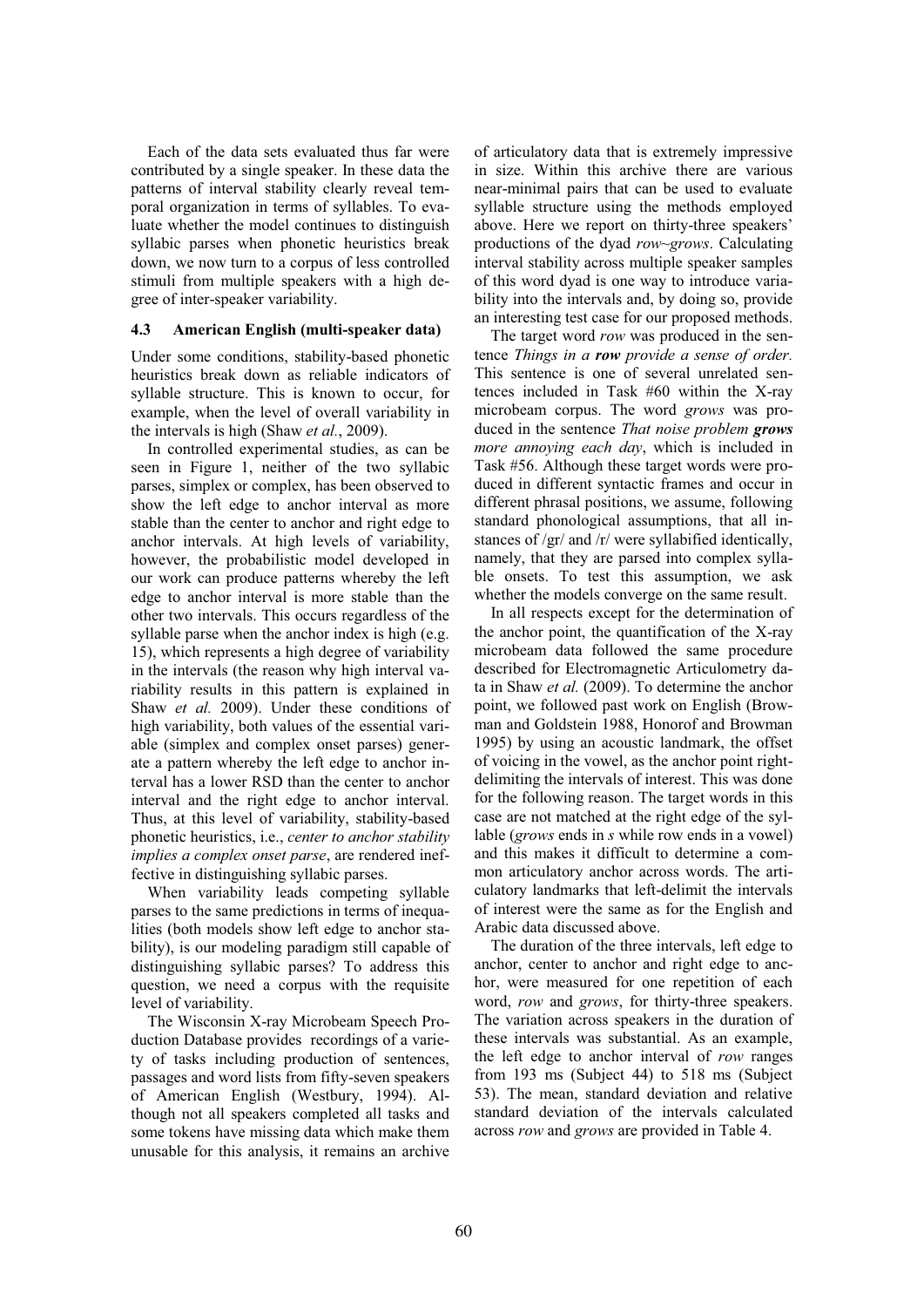In this data the RSD of the left edge to anchor interval is lower than the RSD of both the center to anchor and right edge to anchor intervals. From the perspective of phonetic heuristics of syllable structure, this fact by itself is not particularly revealing. Both syllabic parses predictthis should be the case at very high levels of variability. This data set therefore provides a challenge to phonetic heuristics stated in the form of directional inequalities and an appropriate test of the quantitative methods developed here.

|            | Interval statistics |       |       |
|------------|---------------------|-------|-------|
| row~grows  | $LE-A$              | CC-A  | RE-A  |
| mean       | 302                 | 269   | 233   |
| SD.        | 55.3                | 49.9  | 52.3  |
| <b>RSD</b> | 18.3%               | 18.6% | 22.5% |

Table 4. Mean, standard deviation, and relative standard deviation of three intervals, left edge to anchor (LE-A), center to anchor (CC-A), right edge to anchor (RE-A), calculated across productions of *row* and *grows* by thirty-three speakers of American English

Simulations with the simplex and complex onset models generated RSD values that were fitted to the RSD values of the three intervals of interest in the English *row*~*grows* data. On each run, the model simulated 10 repetitions of words beginning with one and two consonants. The same values of the constants used for the other English simulations were employed here as well, and the same range of anchor variability was produced for each parse. Anchor 1 has a standard deviation of zero and the standard deviation of each subsequent anchor increases by 5 ms so that anchor 15 has a standard deviation of 70 ms. Table 5 reports the results of 1000 runs of the simulation.

| Word set  |         | Hit rate       |  |
|-----------|---------|----------------|--|
|           | Simplex | Complex        |  |
| row~grows | 91.8%   | 99.0%          |  |
|           |         | 6 <sup>1</sup> |  |

Table 5: Hit rate for each syllable parse when evaluated against the English dyad *row~grows*.

The anchor index that maximized  $R^2$  for each

syllable parse is given in parenthesis.

The results of the model fitting reveal that the complex onset parse provides a superior fit to the data. The complex onset parse achieves a higher hit rate (99.0% vs. 91.8%) with a less variable anchor (anchor 6 vs. anchor 11) than the simplex onset parse. This result demonstrates that the model can distinguish syllabic parses even in noisy data contributed by multiple speakers.

Since the target words, *row* and *grows*, were produced in different environments, there are potentially a number of interacting factors influencing the pattern of temporal stability in the data. A model incorporating, for example, prosodic structure above the level of the syllable may identify interactions between syllable and higher levels of prosodic structure. We plan to explore models of this sort in future work. It remains an important result of the current model that competing parses of a given string can be distinguished in the data even at levels of variability that obscure phonetic heuristics for syllable structure.

#### **5 Conclusion**

There is a growing body of evidence indicating that the temporal dimension provides a rich source of information revealing phonological structure. In the domain syllables, the relation between temporal patterns in experimental data and qualitative aspects of phonological structure has often taken the form of statements expressing inequalities, e.g., a complex onset parse implies that the center to anchor interval *is more stable than* the right/left edge to anchor intervals. Phonetic heuristics of this sort are valid only under certain conditions. The models developed in this paper generate finer-grained quantitative predictions of syllabic structure based on a probabilistic interpretation of temporal organization. Our models make predictions not just about stability inequalities but also about *the permissible degree* to which interval stabilities may differ from one another under a given syllable parse. Crucially, these predictions allow for evaluation of competing syllable parses even when statements in the form of inequalities do not.

As the phonological literature is replete with debates regarding the syllabification of consonant clusters, the tools developed here have immediate application. They allow rigorous evaluation of syllable structure on the basis of experimental data.

#### **Acknowledgments**

The authors gratefully acknowledge support from NSF grant 0922437. This paper was improved by the comments and suggestions of three anonymous reviewers. Remaining errors are solely the responsibility of the authors.